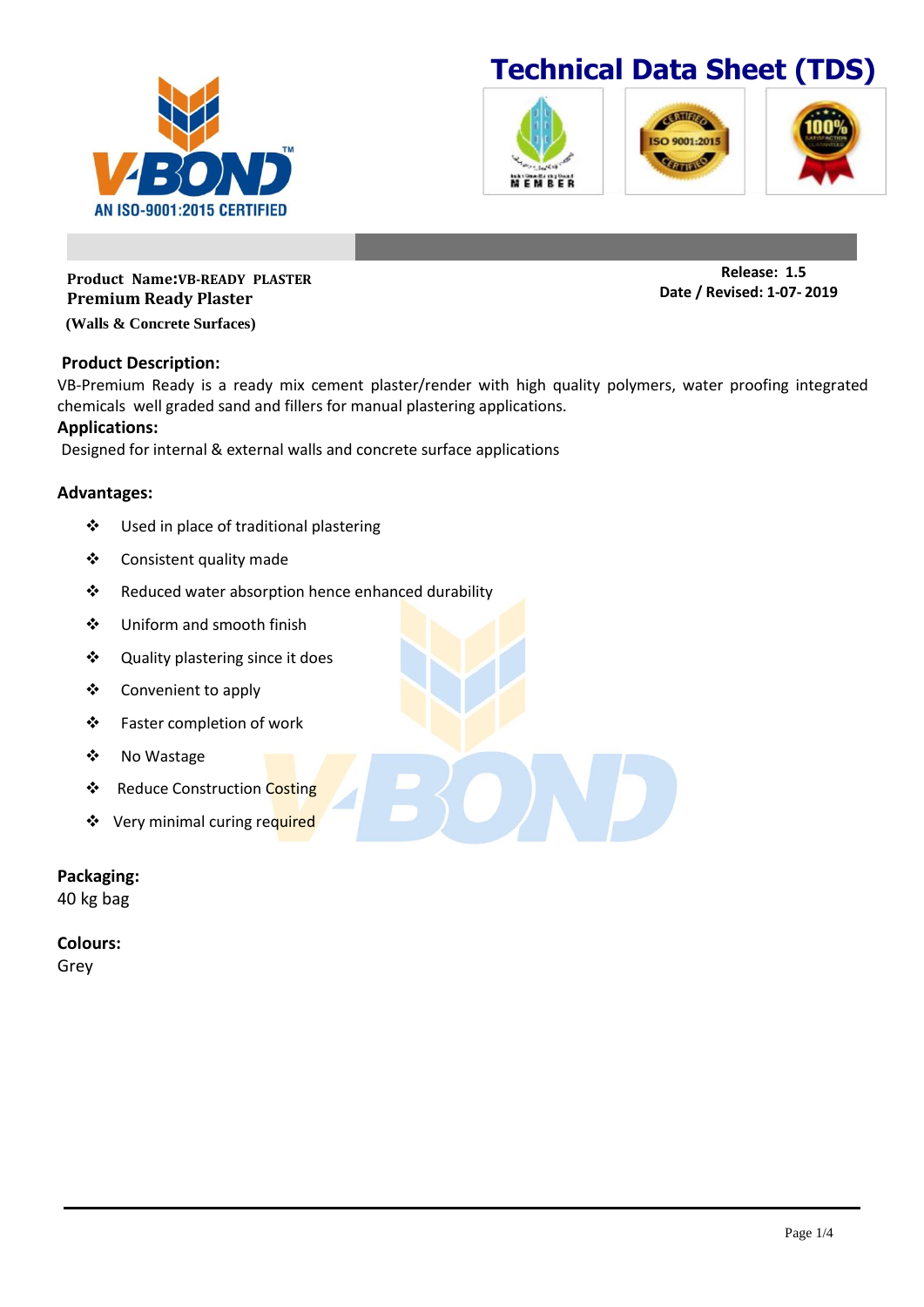

# **Technical Data Sheet (TDS)**







#### **Technical Data PROPERTY / TEST METHOD SPECIFICATIONS TYPICAL VALUES** Initial Setting Time – ASTM C-266 2 50 Minutes 2 SO Minutes 65 Minutes 65 Minutes Final Setting Time – ASTM C-266 ≤ 360 Minutes 260 Minutes Compressive strength @ 28 Days – EN 1015-11 CS I :  $0.4 - 2.5 \text{ N/mm}^2$  CS II : 1.5 -5.0 N/mm<sup>2</sup> CS III : 3.5-7.5 N/mm<sup>2</sup> **CS IV : <sup>≥</sup> 6.0 N/mm<sup>2</sup>**  $9.0 - 11.0 N/mm<sup>2</sup>$ Flexural Strength @28 Days – EN 1015-11  $\geq 1.5 \text{ N/mm}^2$  $2.0 - 3.0$  N/mm<sup>2</sup> Tensile Adhesion Strength @ 14 Days – EN 1015-12  $\ge 0.50 \text{ N/mm}^2$  $0.70 - 0.90$  N/mm<sup>2</sup> Capillary water Absorption – EN 1015-18 **W0 : Not Specified** W1 : c ≤ 0.4 Kg/m<sup>2</sup>.min<sup>0.5</sup> W2 : c ≤ 0.4 Kg/m<sup>2</sup>.min<sup>0.5</sup> 0.50 – 0.60 N/mm<sup>2</sup> Water Retentivity – BS 4551 -1  $\geq 95\%$

**Shelf Life:** Factory sealed bag of this product is guaranteed for first quality for 12 Months

\* If stored up in dry area.

### **INSTALLATION** *Surface Preparation*

The block work or concrete shall be properly cured, clean and free from all dirt, oil, grease, old loose peeling paint. The substrate should damp and excess water to be swept off. minimum curing time is 2-3 days required.

### *Mixing*

- $\triangleright$  Mix thoroughly VB Ready Plaster.
- $\triangleright$  Place clean, potable water
- $\triangleright$  Add VB Ready Plaster
- $\triangleright$  Use approximately 6.5 Liters of water for 40 kg Ready Plaster
- $\triangleright$  Mix with trowel or with a slow speed motor to get a smooth and travelable consistency.
- $\triangleright$  Need to adjust consistency if necessary
- $\triangleright$  Re-mix and apply using appropriate notching trowel

### *Application*

- $\triangleright$  Spread a slurry bond coat of VB-Ready Plaster slurry over the block work or concrete surface.
- $\triangleright$  Apply the plaster evenly to the required thickness and finish using straight edge.
- $\triangleright$  Press timely to work into surface
- $\triangleright$  VB Ready Plaster required very minimal curing 2-3 days based on the surface